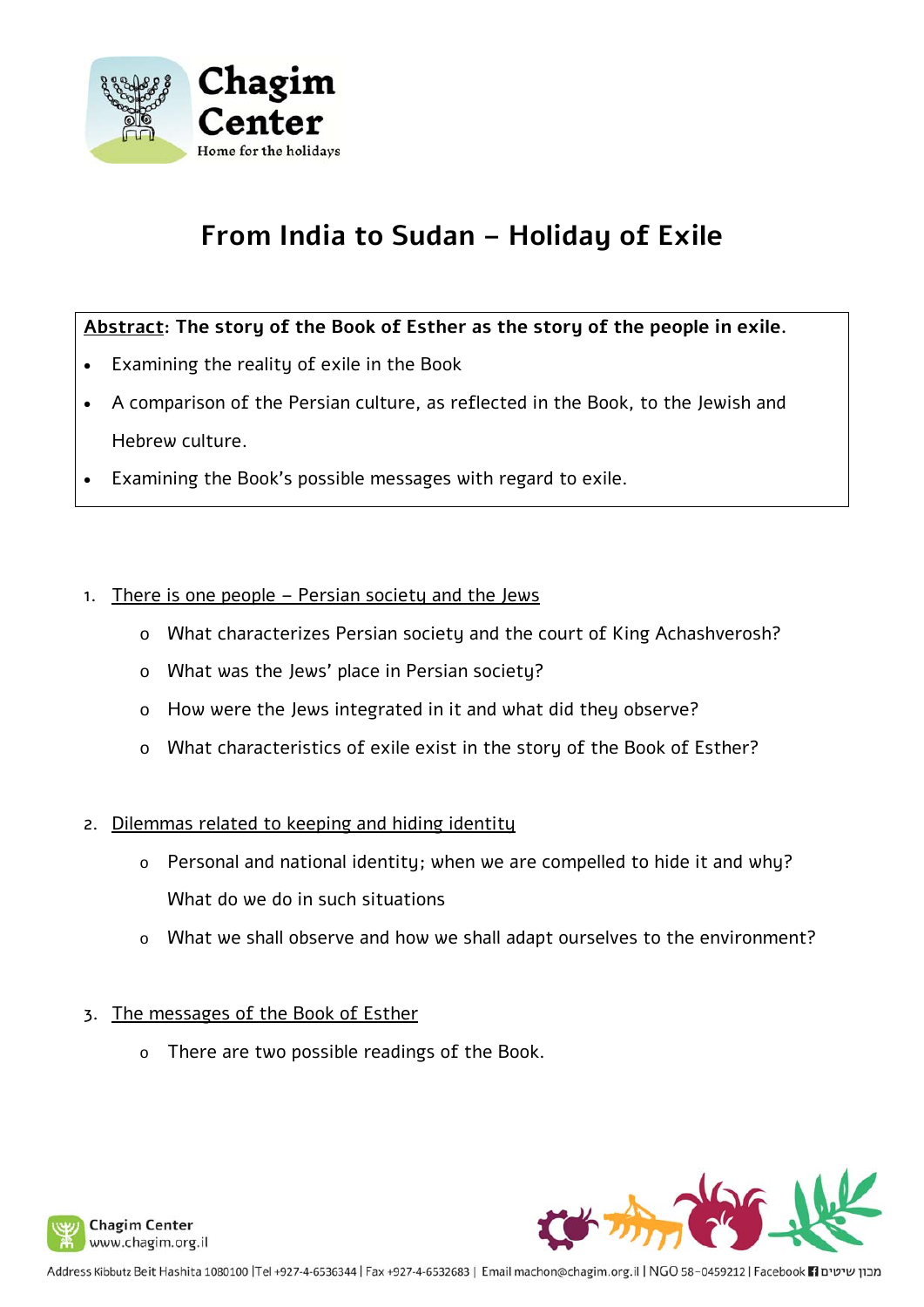

**There is one people –** 

### **the Jews in the Kingdom of Persia**

#### Course of the lesson:

#### Chapter 1

(1) Now it came to pass in the days of Ahashverosh; his is Achashverosh which reigned, from India even unto Ethiopia, over an hundred and seven and twenty provinces: (2) At that time King Achashverosh reigned from his royal throne in the citadel of Susa, (3) and in the third year of his reign he gave a banquet for all his nobles and officials. The military leaders of Persia and Media, the princes, and the nobles of the provinces were present. (4) For a full 180 days he displayed the vast wealth of his kingdom and the splendor and glory of his majesty. (5) When these days were over, the king gave a banquet, lasting seven days, for all the people from the least to the greatest who were in the citadel of Shushan. in the enclosed garden of the king's palace. (6) The garden had hangings of white and blue linen, fastened with cords of white linen and purple material to silver rings on marble pillars. There were couches of gold and silver on a mosaic pavement of porphyry, marble, mother-of-pearl and other costly stones. (7) Wine was served in goblets of gold, each one different from the other, and the royal wine was abundant, in keeping with the king's liberality. (8) By the king's command each guest was allowed to drink with no restrictions, for the king instructed all the wine stewards to serve each man what he wished. (9) Queen Vashti also gave a banquet for the women in the royal palace of King Achashverosh. (10) On the seventh day, when King Achashverosh was in high spirits from wine, he commanded the seven eunuchs who served him—Mehuman, Biztha, Harbona, Bigtha, Abagtha, Zethar and Karkas— to bring before him Queen Vashti, wearing her royal crown, in order to display her beauty to the people and nobles, for she was lovely to look at.



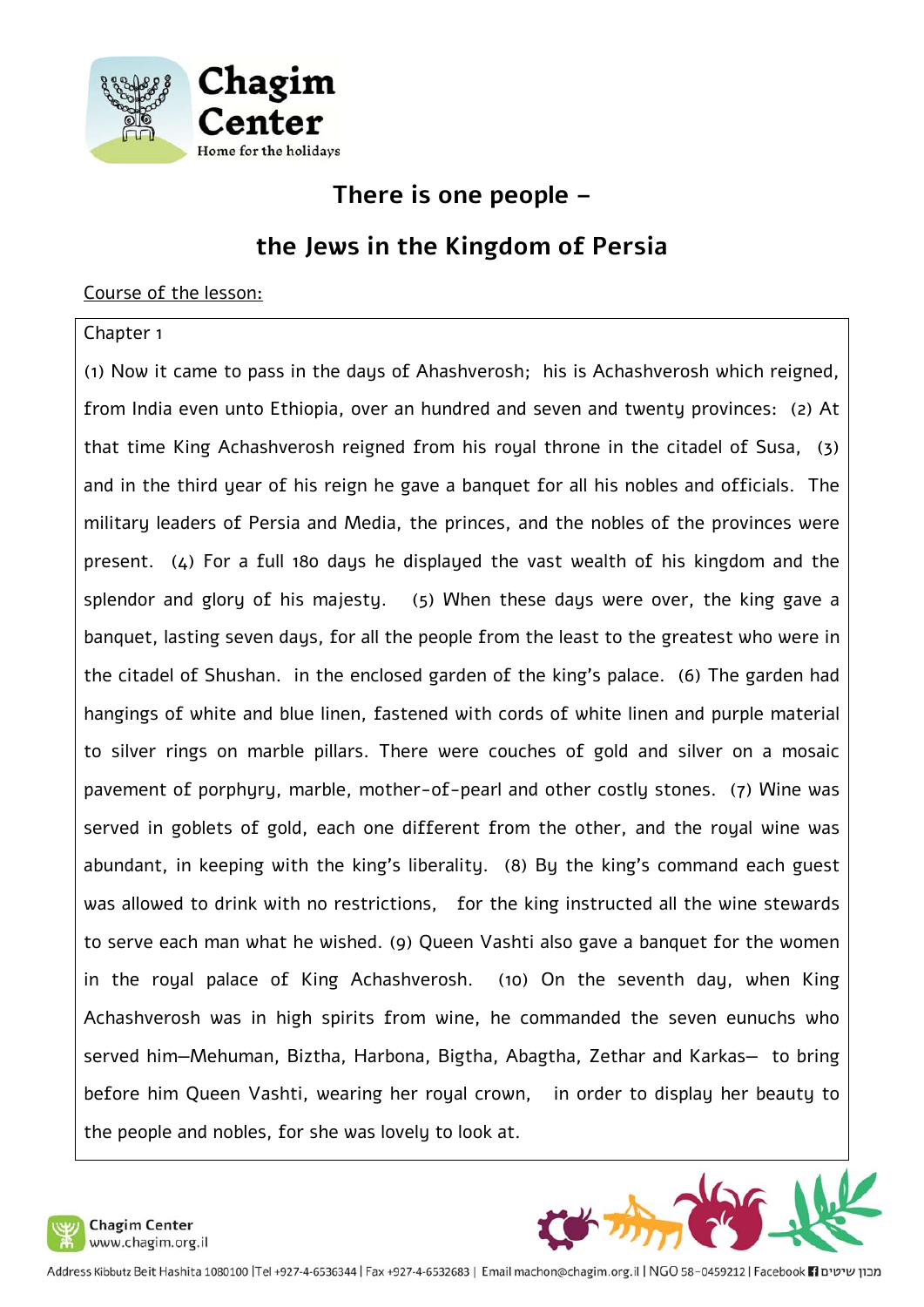

- 1. How does the king mark his greatness?
- 2. What characterizes the culture of the royal court? What does the palace look like? What do the people do? What are their customs?
- 3. What are the important values in this society? To what do they devote their efforts?



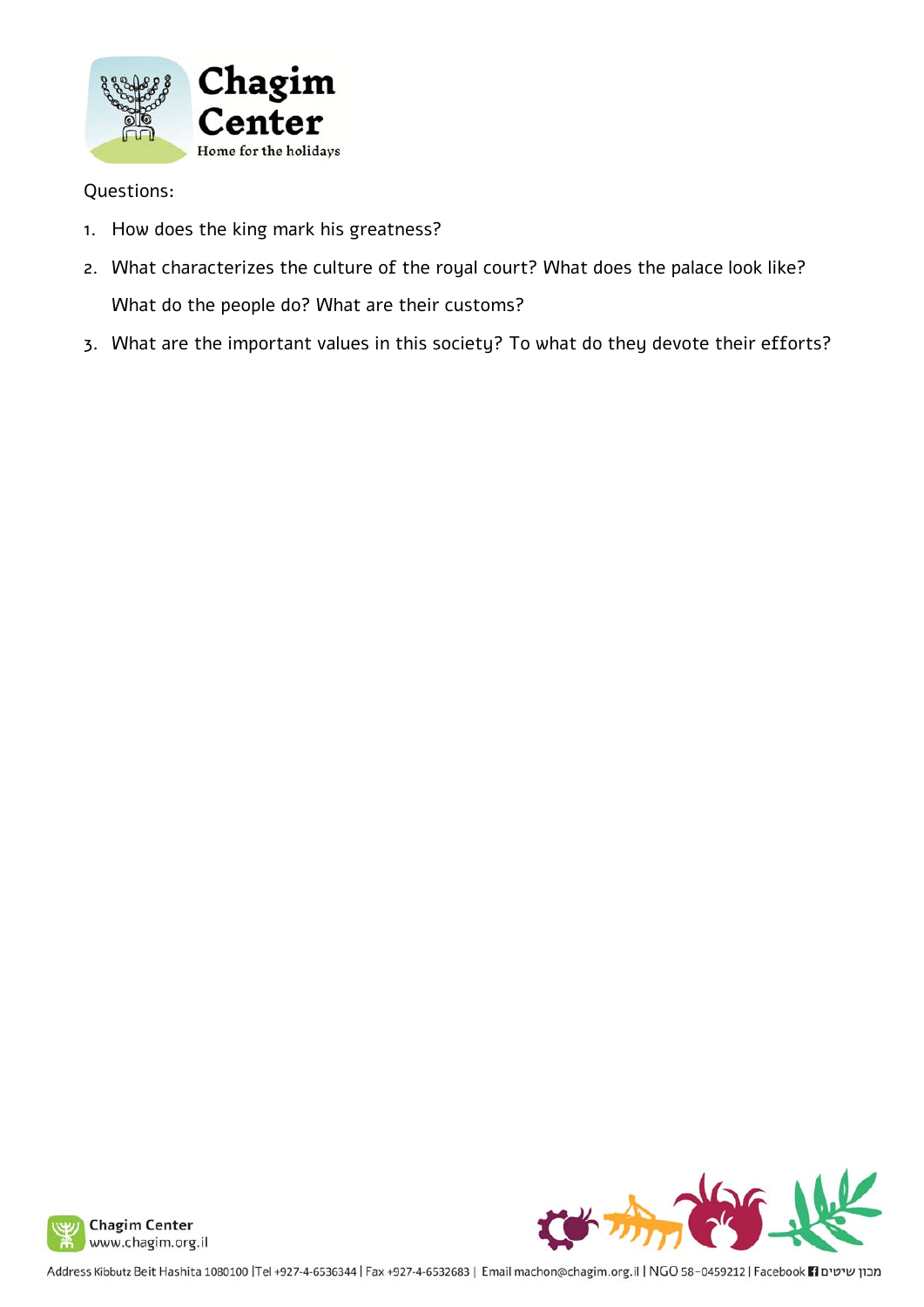



#### Chapter 2

(5) Now there was in the citadel of Sushan a Jew of the tribe of Benjamin, named Mordechai son of Yair, the son of Shimei, the son of Kish (6) who had been carried into exile from Jerusalem by Nebuchadnezzar King of Babylon, among those taken captive with Jehoiachin King of Judah. (7) Mordechai had a cousin named Hadassah, whom he had brought up because she had neither father nor mother. This young woman, who was also known as Esther, had a lovely figure and was beautiful. Mordechai had taken her as his own daughter when her father and mother died. (8) When the king's order and edict had been proclaimed, many young women were brought to the citadel of Sushan and put under the care of Hegai. Esther too was taken to the king's palace and entrusted to Hegai, who had charge of the harem. (9) She pleased him and won his favor. Immediately he provided her with her beauty treatments and special food. He assigned to her seven female attendants selected from the king's palace and moved her and her attendants into the best place in the harem. (10) Esther had not revealed her nationality and family background, because Mordechai had forbidden her to do so.

- 1. What are Mordechai's origins? Why was it important to note where he came from? Who else was a son of Kish and from the tribe of Benjamin?
- 2. How many times does the 'exile' appear in this section? Why is there so much repetition?
- 3. What names do the characters have? What is the etymology of Mordechai? And of Esther? What is Esther's other name? Why is it not used?



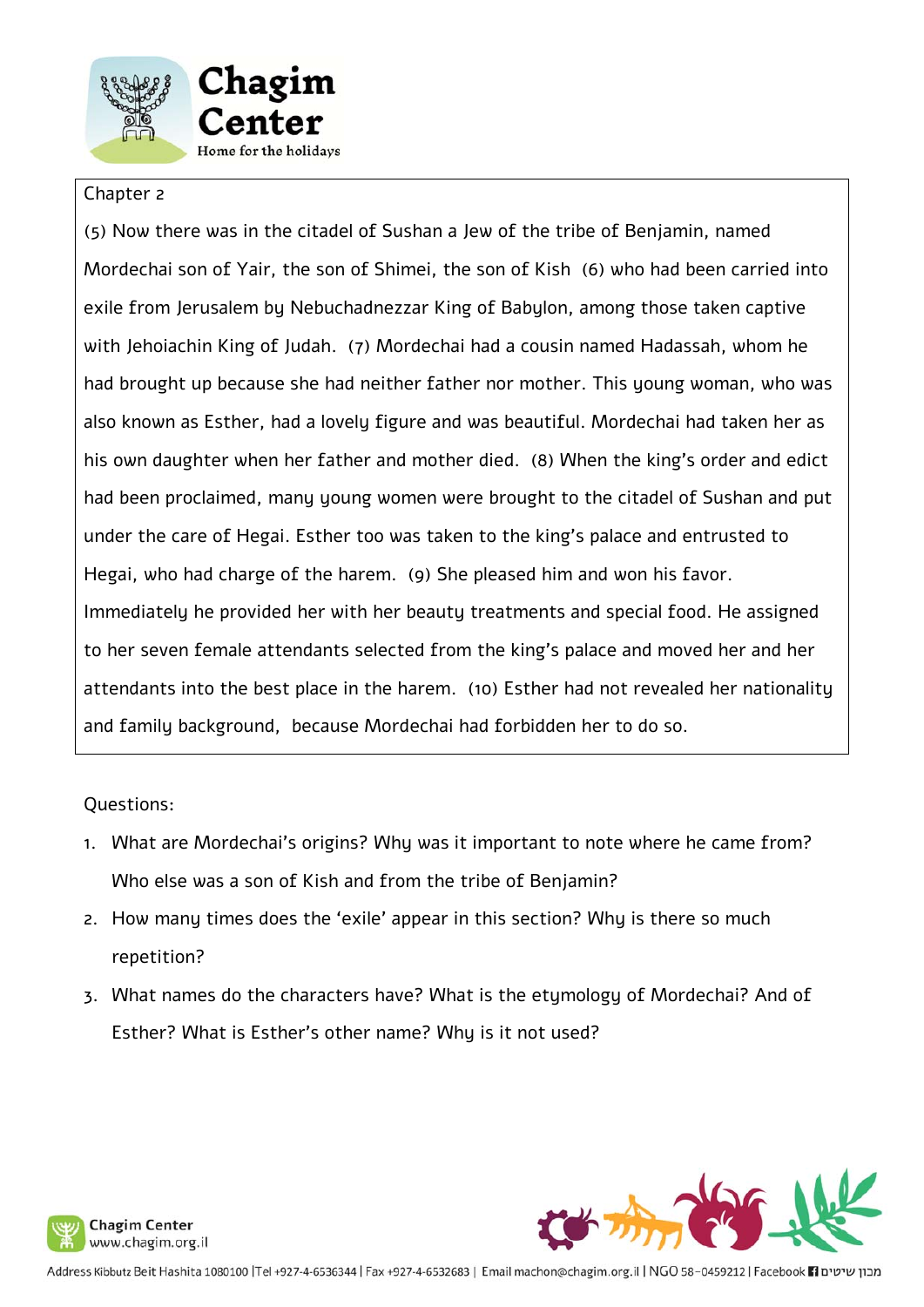

Marduk – also referred to as Bel (Akkadian error for Baal, the god in Canaanite muthology and also mentioned in Bible), is a god from the Babylonian muthology, head of the Babylonian Pantheon and god supporting the city of Babylonia. Ishtar – the Akkadian equivalent of the Sumerian goddess Inanna and the Semitic goddess Astarte, the goddess of fertility, love and sex.

- 1. How does this information cast light on the names Mordechai and Esther? What does is this choice an expression of?
- 2. Why does Esther hide her identity? What can we learn from this about the state of the Jews in the kingdom?



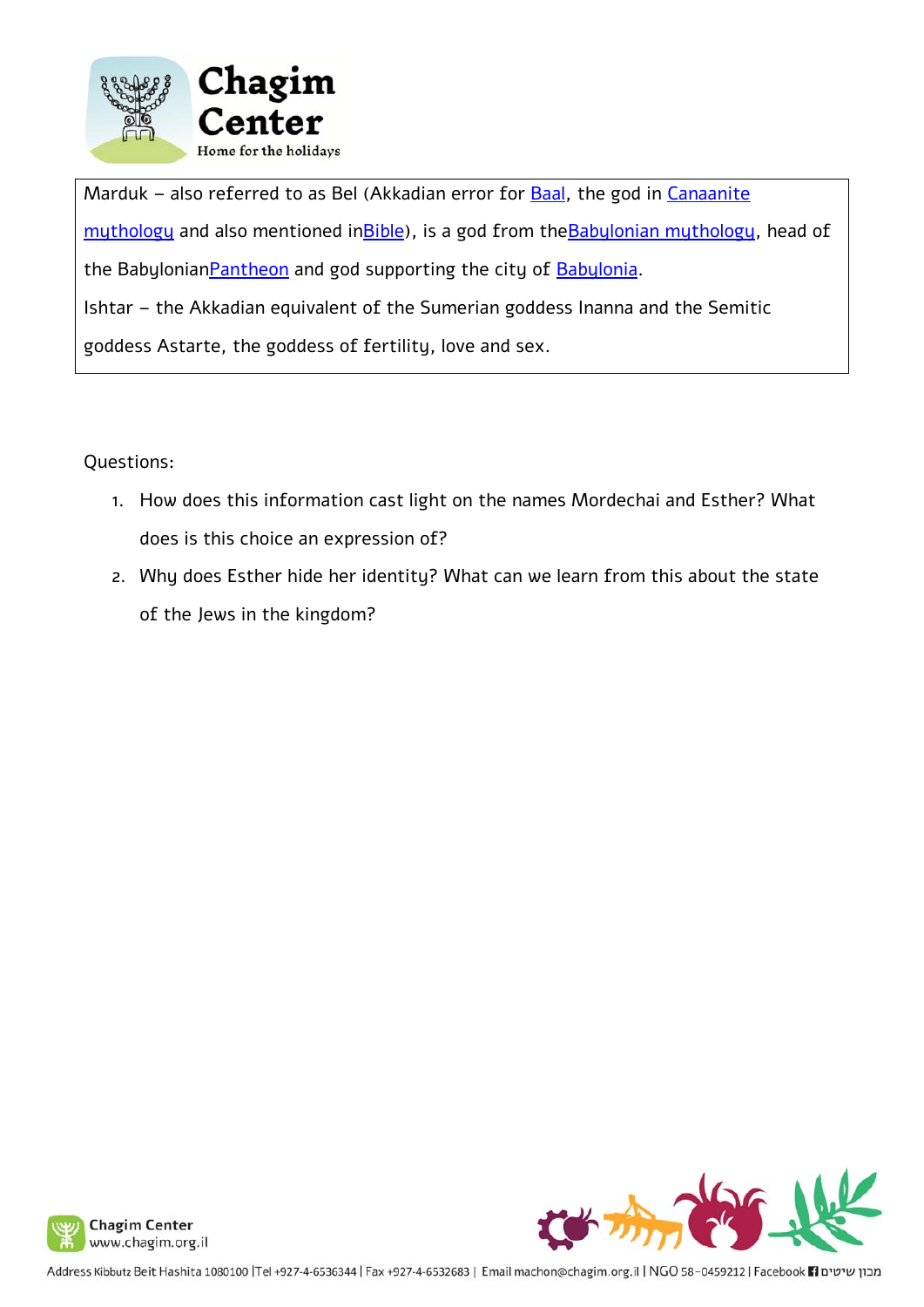



#### Chapter 3

(2) All the royal officials at the king's gate knelt down and paid honor to Haman, for the king had commanded this concerning him. But Mordechai would not kneel down or pay him honor. (3) Then the royal officials at the king's gate asked Mordecai, Why do you disobey the king's command? (4) Day after day they spoke to him but he refused to comply. Therefore they told Haman about it to see whether Mordechai's behavior would be tolerated, for he had told them he was a Jew. (5) When Haman saw that Mordechai would not kneel down or pay him honor, he was enraged.

- 1. How was Mordechai different from all the other people in the court?
- 2. Why is Mordechai so meticulous about this precept in particular? What is the meaning of bowing down?
- 3. How does Mordechai explain his behavior?
- 4. In your opinion, was Mordechai's behavior appropriate? Was it worth risking himself and his people just to keep his identity?
- 5. How do the others react to Mordechai's behavior? Why does it matter to them that Mordechai bow down?

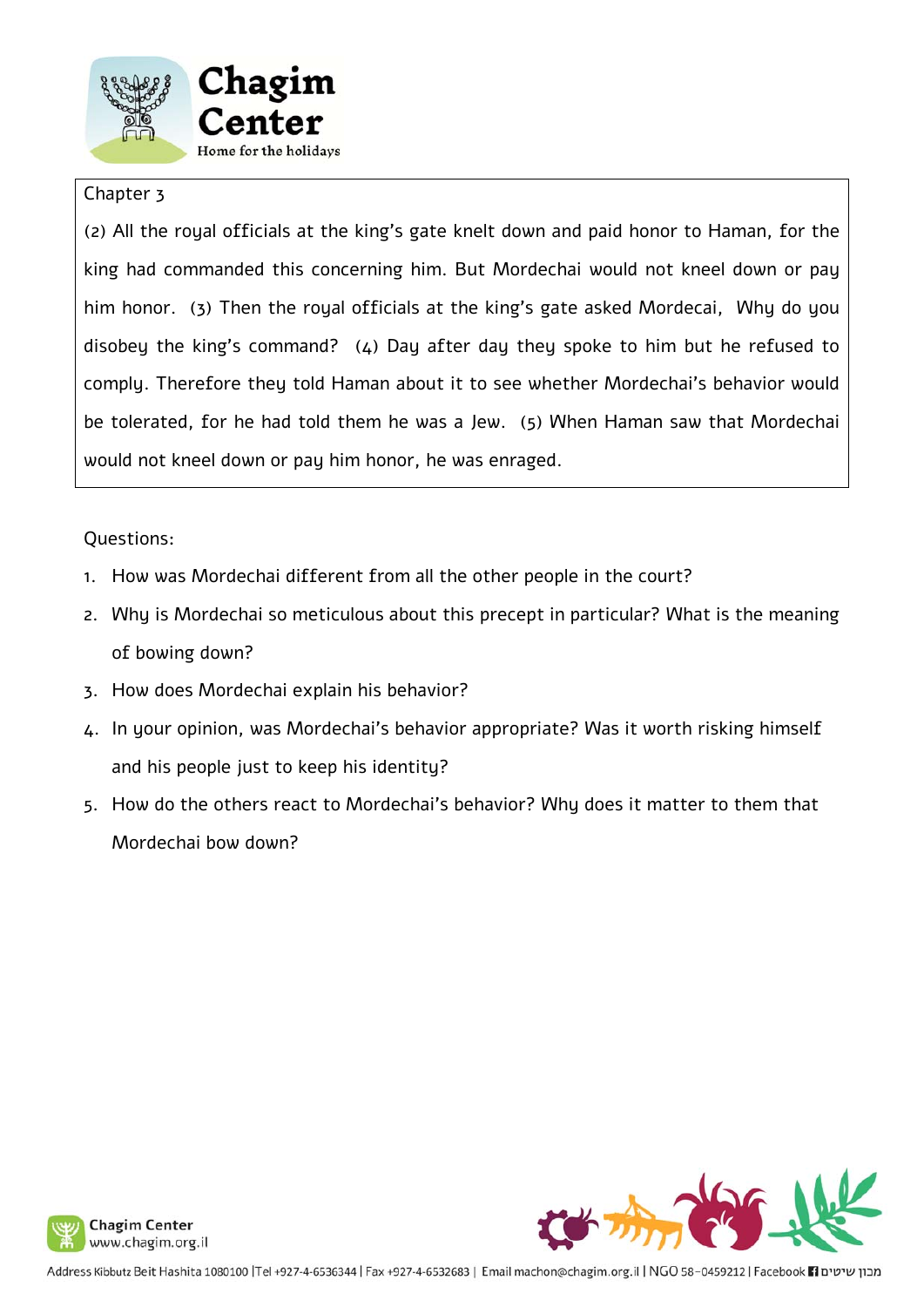

 (6) Yet having learned who Mordechai's people were, he scorned the idea of killing only Mordechai. Instead Haman looked for a way to destroy all Mordechai's people, the Jews, throughout the whole kingdom of Achashverosh. (7) In the twelfth year of King Achashverosh, in the first month, the month of Nisan; the  $pur$  (that is, the lot) was cast in the presence of Haman to select a day and month. And the lot fell on[a] the twelfth month, the month of Adar. {S}

(8) Then Haman said to King Achashverosh: there is a certain people dispersed among the peoples in all the provinces of your kingdom who keep themselves separate. Their customs are different from those of all other people, and they do not obey the king's laws; it is not in the king's best interest to tolerate them. (9) If it pleases the king, let a decree be issued to destroy them, and I will give ten thousand talents of silver to the king's administrators for the royal treasury. (10) So the king took his signet ring from his finger and gave it to Haman son of Hammedatha, the Agagite, the enemy of the Jews. (11) Keep the money, the king said to Haman, and do with the people as you please.

- 1. Why does Haman wish to take his rage out on the whole Jewish people? What makes Mordechai's resistance a national issue?
- 2. How does Haman convince Achashverosh to destroy the Jews? What are his arguments?
- 3. From Haman's words, what can we learn about the lives of the Jews in the kingdom of Persia? How and where do they live? What customs and laws do they live by?



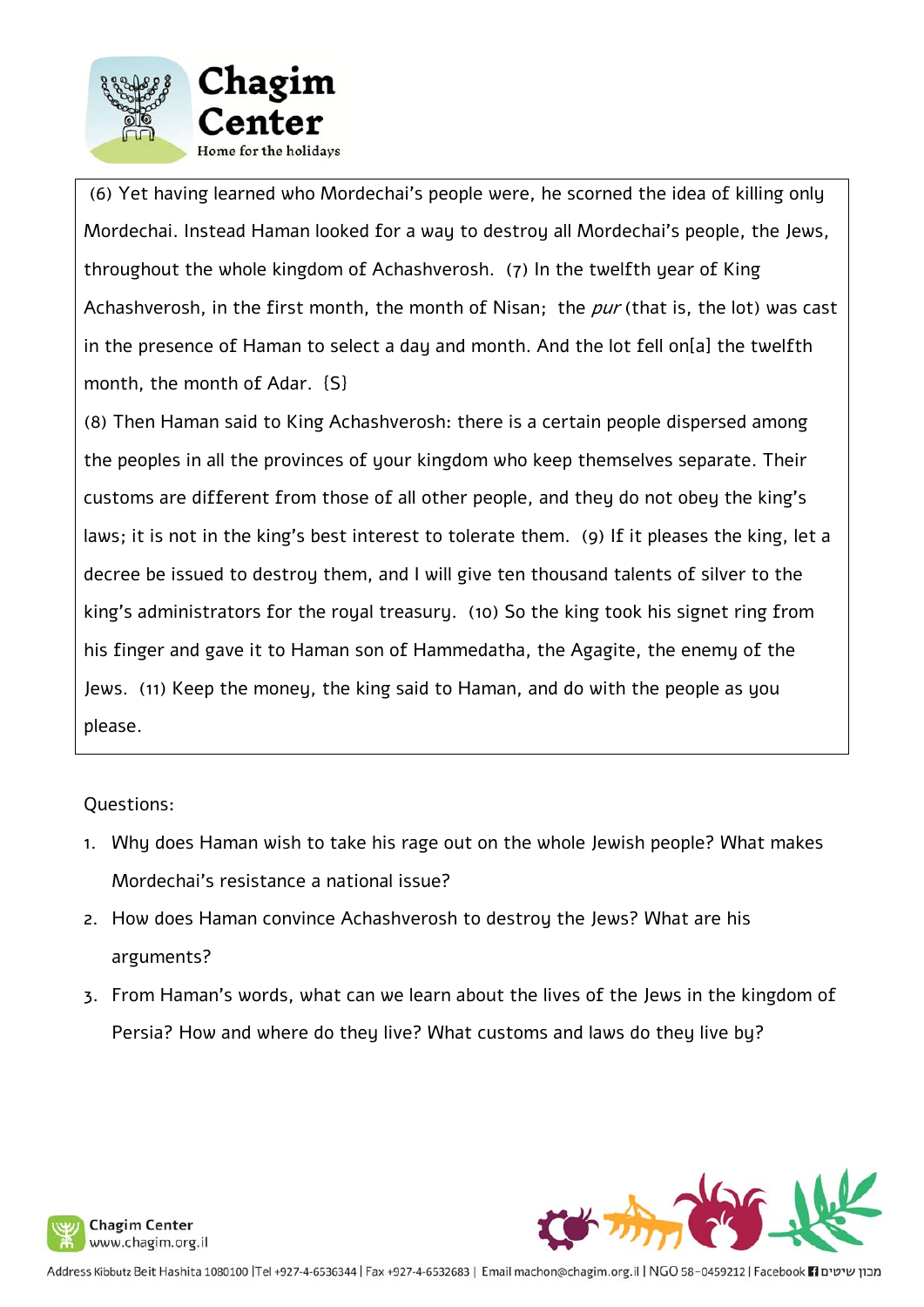

#### Concluding discussion

- 1. What is the situation and status of the Jews in the kingdom of Achashverosh?
- 2. In which areas are the Jews integrated into the general society (names, attire, appearance)?
- 3. In what ways do the Jews keep their identity? (Precept of bowing)
- 4. What things appear to you as essential, in the sense that you would put yourselves and your surroundings at risk rather than compromise on them?
- 5. Where in the Book of Esther is the Land of Israel mentioned? In what context? (It is not mentioned, only Jerusalem is mentioned as Mordechai's place of origin.
- 6. What characteristics of a diaspora society do the Jews have in the kingdom of Achashverosh?
- 7. How does this state compare to that of contemporary Jews in the diaspora?



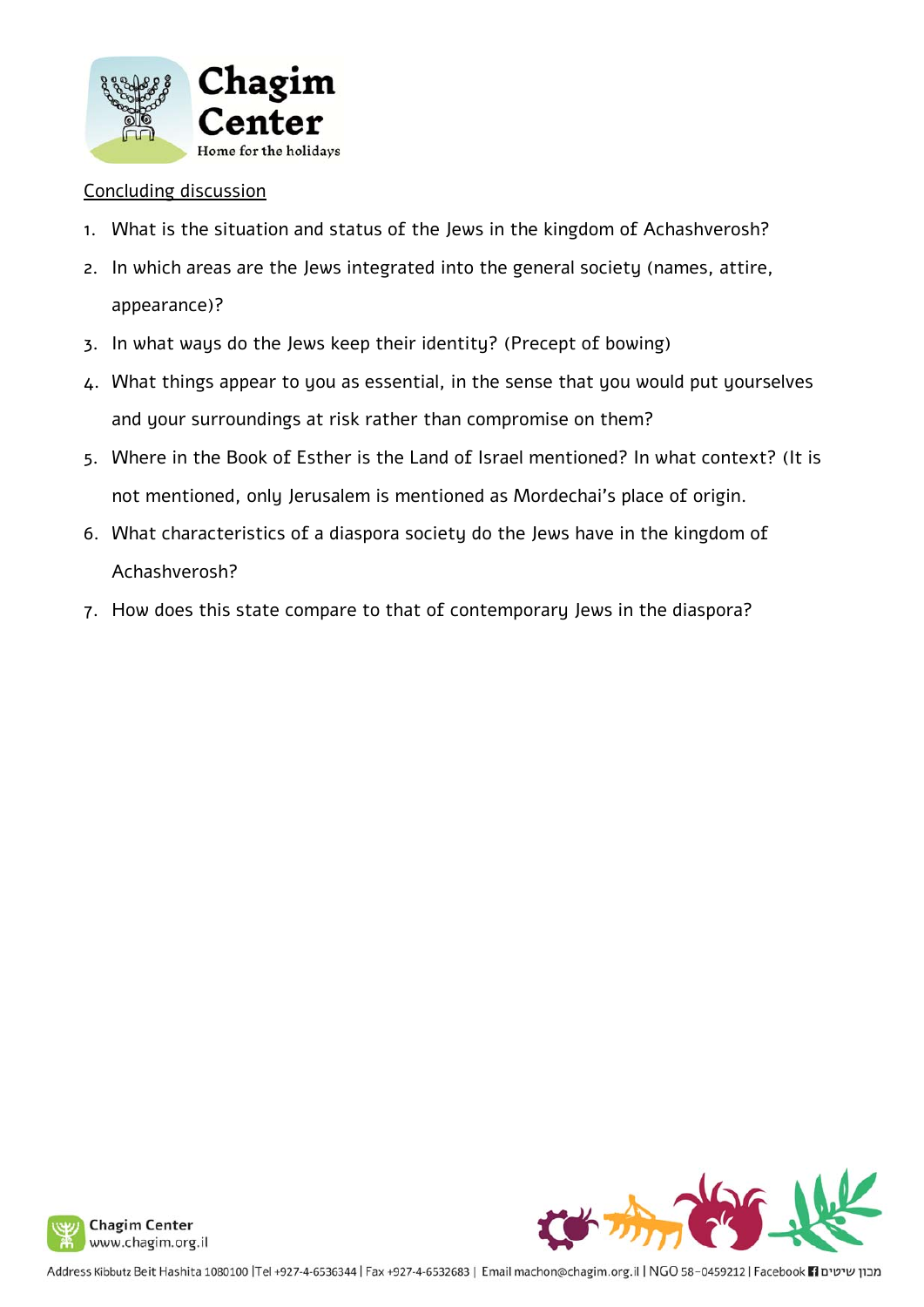

## **Keeping and hiding identity**

#### Course of the lesson:

Esther had not revealed her nationality and family background, because Mordechai had forbidden her to do so. (Chapter 2, verse 10) Day after day they spoke to him but he refused to comply. Therefore they told Haman about it to see whether Mordechai's behavior would be tolerated, for he had told them he was a Jew. (Chapter  $3$ , verst  $4$ )

Mordechai instructs Esther to conceal her identity, but he himself reveals his being a Jew.

Questions:

- 1. Why does Mordechai himself behave differently than what he instructs Esther?
- 2. Which way do you think is preferable and when?

Moses Mendelssohn (1729-1786) a Jewish philosopher during the Enlightenment in Germany coined the expression:

Be a Jew in your home, and a man outside it

Accept the manners [customs] and constitution of the land in which you live, but adhere

with all your strength to the religion of your fathers.

Bear the brunt of both the best you can!

Questions:

- 1. How does Mendelssohn recommend solving the problem of the Jews in the diaspora?
- 2. How does he suggest integrating and preserving Jewish identity?
- 3. What are the pros and cons of this approach?





מבון שיטים Facebook 11 ו-1930-58 Address Kibbutz Beit Hashita 1080100 |Tel +927-4-6536344 | Fax +927-4-6532683 | Email machon@chagim.org.il | NGO 58-0459212 | Facebook 1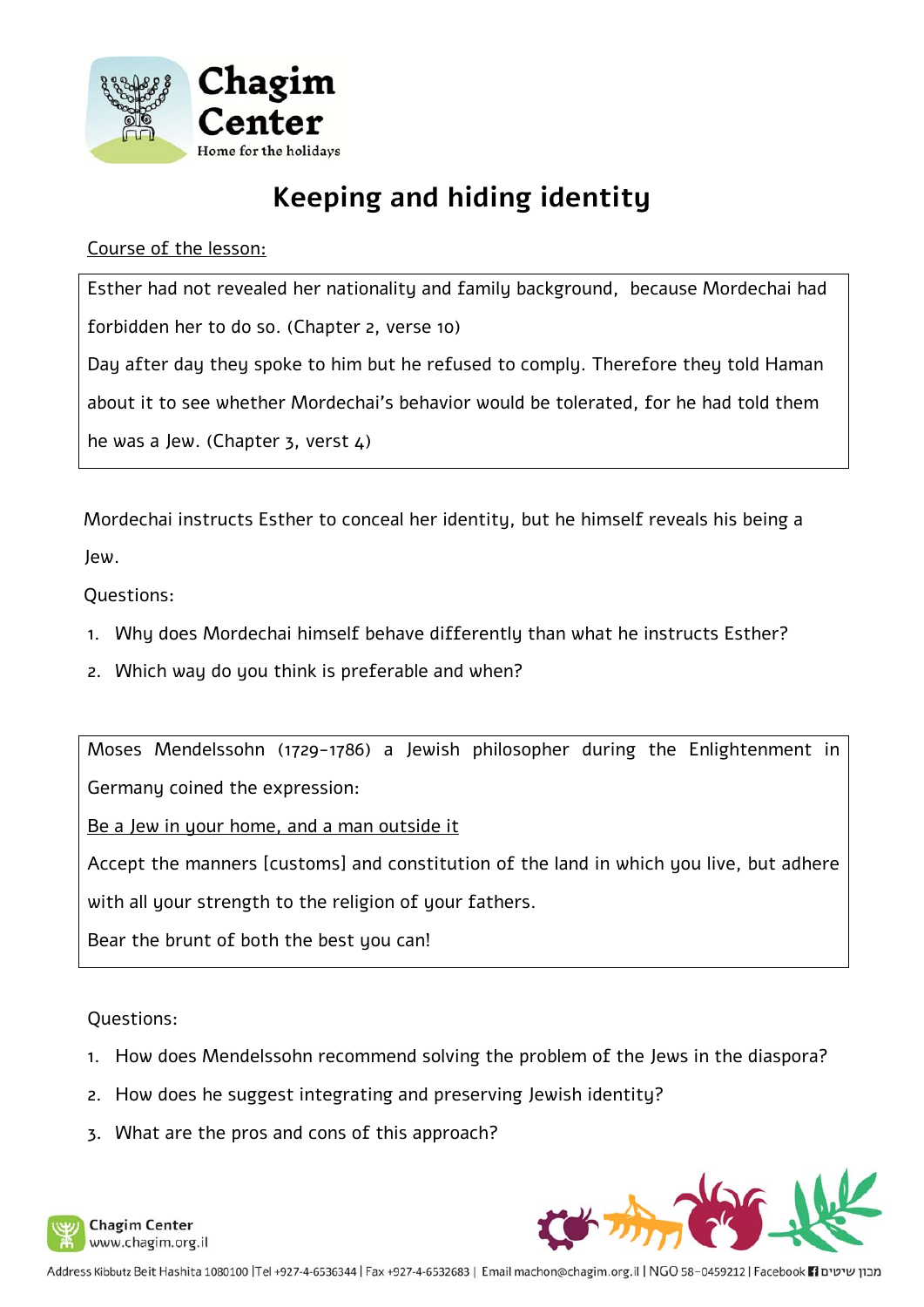

#### Hiding identity – various situations

You are a delegation to youth meetings in Turkey. In light of the tense relations between the countries, you are told not to display your Israeli identity – not to speak Hebrew in public, and not to go out with Israeli inscriptions or symbols. Some delegation members think that under such conditions, the trip should be canceled: "if we are not wanted there then we shouldn't go", says Alon.

"But that is precisely the aim of the delegation, to create engagement and discussion", claimed Ela.

1. What do you think? Should you agree to the condition of hiding your identity or cancel the trip?

Your brother is on a trip abroad, and has met a tourist from Kuwait; they became friends and the Kuwaiti offered him to join him and travel together in his car. You brother wants to travel with him but is afraid to tell him he's Israeli, because you would break off their friendship. On the other hand, if he doesn't tell this would be discovered during the trip, from his possessions on which is written in Hebrew, or from conversation he would hear.

2. What would you advise your brother? Should he hide his identity or tell the friend and risk missing this opportunity?



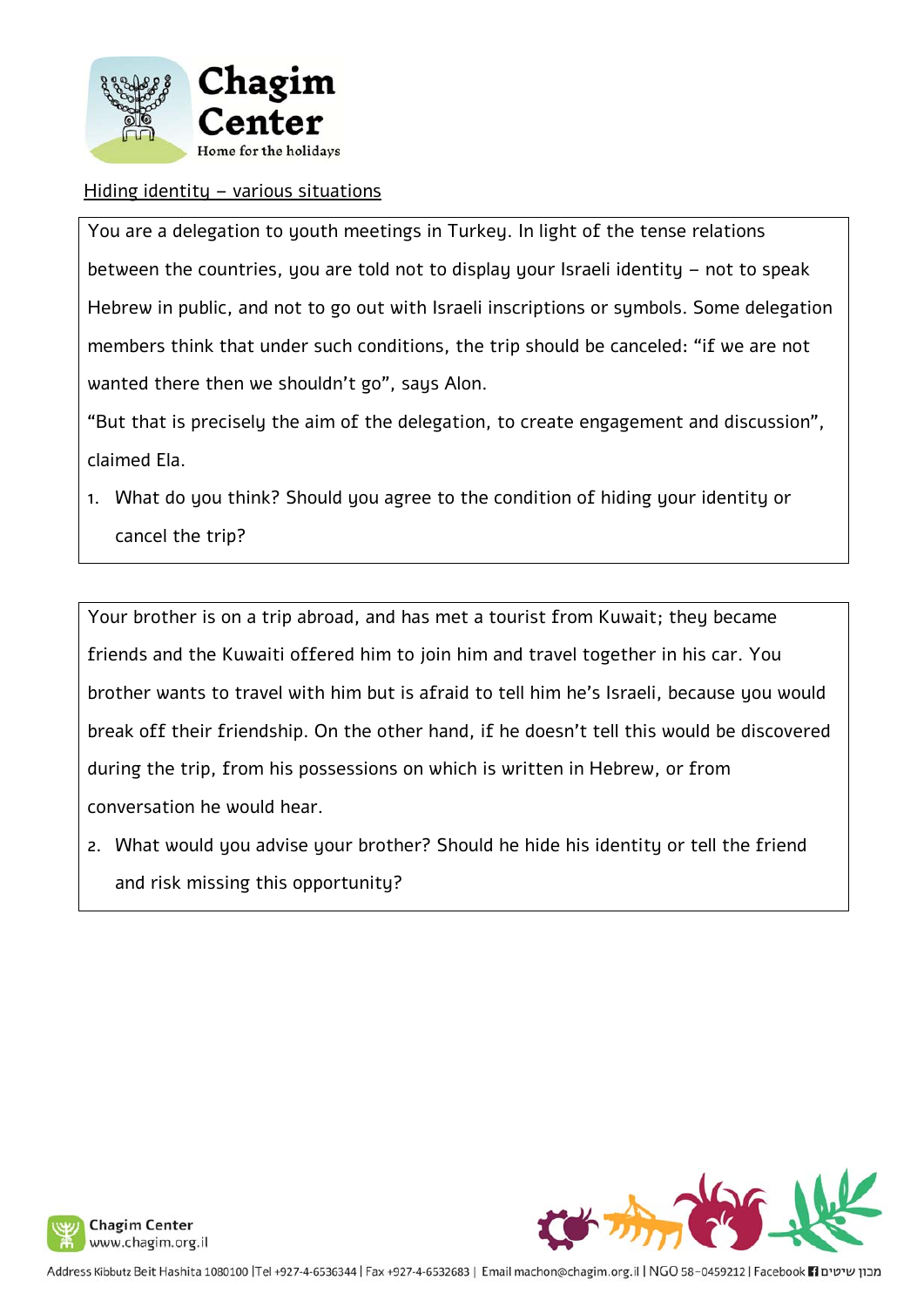

All of your friends are fans of the Beitar Jerusalem soccer team. You and your whole family are devoted fans of Hapoel Tel Aviv. Your friends are watching a game together; you try not to watch with them, in order not to provoke shouting and insults. Some of your friends don't even know that your are a fan of the rival team. An important game is scheduled between the two teams. One of your friends has an extra ticket to the game, in the Beitar seating.

3. What will you do? Will you go with him? Will you sit in the seating of the rival team? Will you hide your feelings during the game or express them despite the crowd surrounding you?

Your girlfriend Ronit is a religious girl who studies at a secular state high school with you. She has a friend from the other class who is secular too. She is afraid to tell her family that she is going out with Uri who is secular; afraid of her parents' and family's reaction. Her birthday party is drawing near, and Uri expects her to invite him to the party at her home. However, the secret would then be revealed or, alternately, she would have to ask Uri to conceal their relationship. Ronit consults with you what to do. 4. What would you advise her? Should she disclose the matter to her family and risk making them angry and perhaps even forbidding the relationship? Or, should she ask Uri to hide their relationship and risk getting him angry and refusing to go along.





מבון שיטים Facebook 11 ו-1903 Address Kibbutz Beit Hashita 1080100 |Tel +927-4-6530344 | Fax +927-4-6532683 | Email machon@chagim.org.il | NGO 58-0459212 | Facebook 1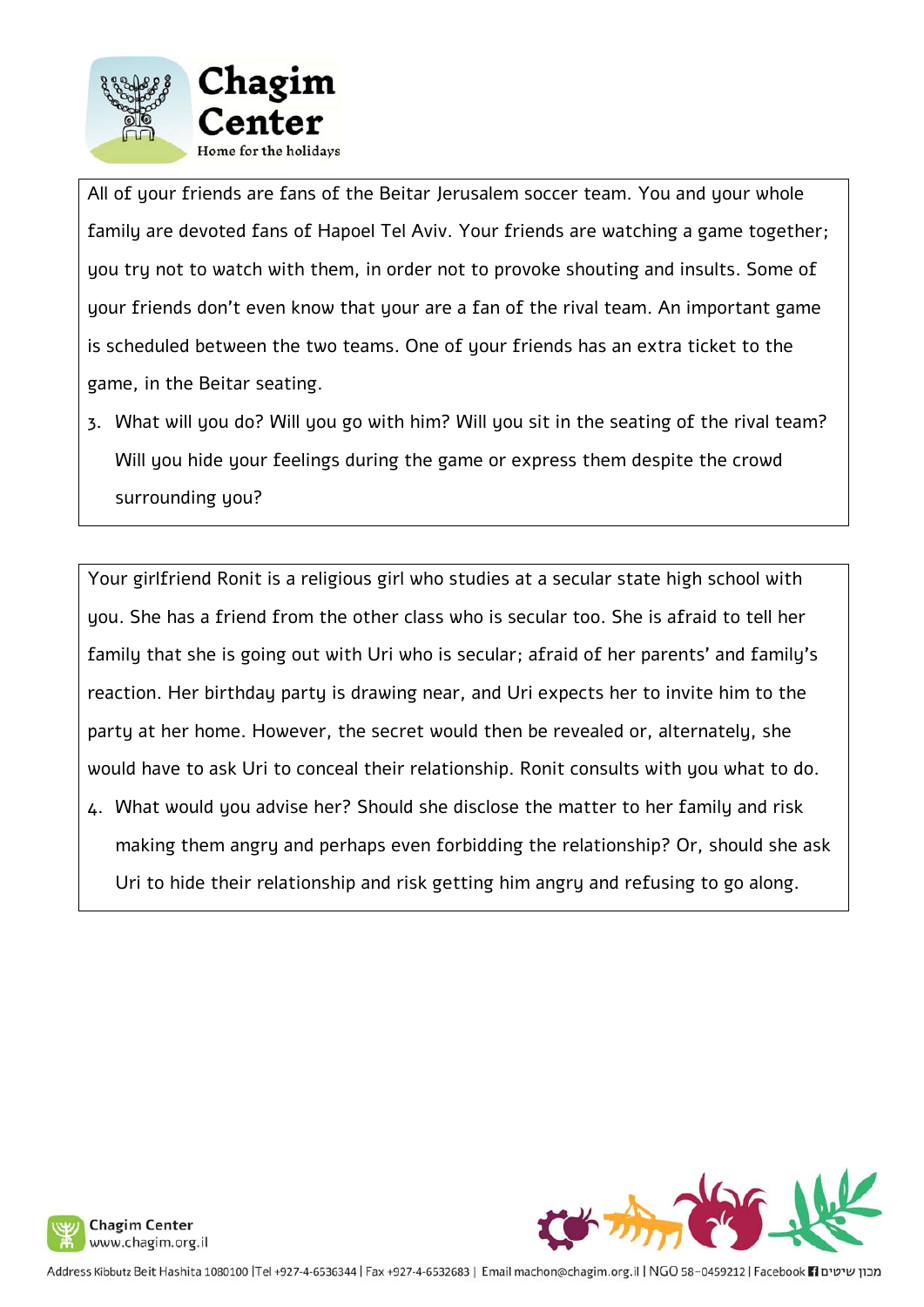

#### Discussion:

- 1. When is it worthwhile keeping your identity and when is it a good idea to adapt to your environment?
- 2. What are the criteria according to which you decide between hiding or disclosing identity?
- 3. Is there any difference between national identity or other identities such as group affiliation? Sports fans?

#### **Summary**

One of the outstanding characteristics of exile is the need to integrate in non-Jewish society, and the dilemma where to maintain identity and where to adapt to the environment. However, this is not the only characteristic of exile. Exile also entails dependence on others and lack of independence. Mordechai and Esther succeeded in maneuvering the government and saving themselves; however, such rescue cannot be ensured when subject to the authority of capricious rulers.

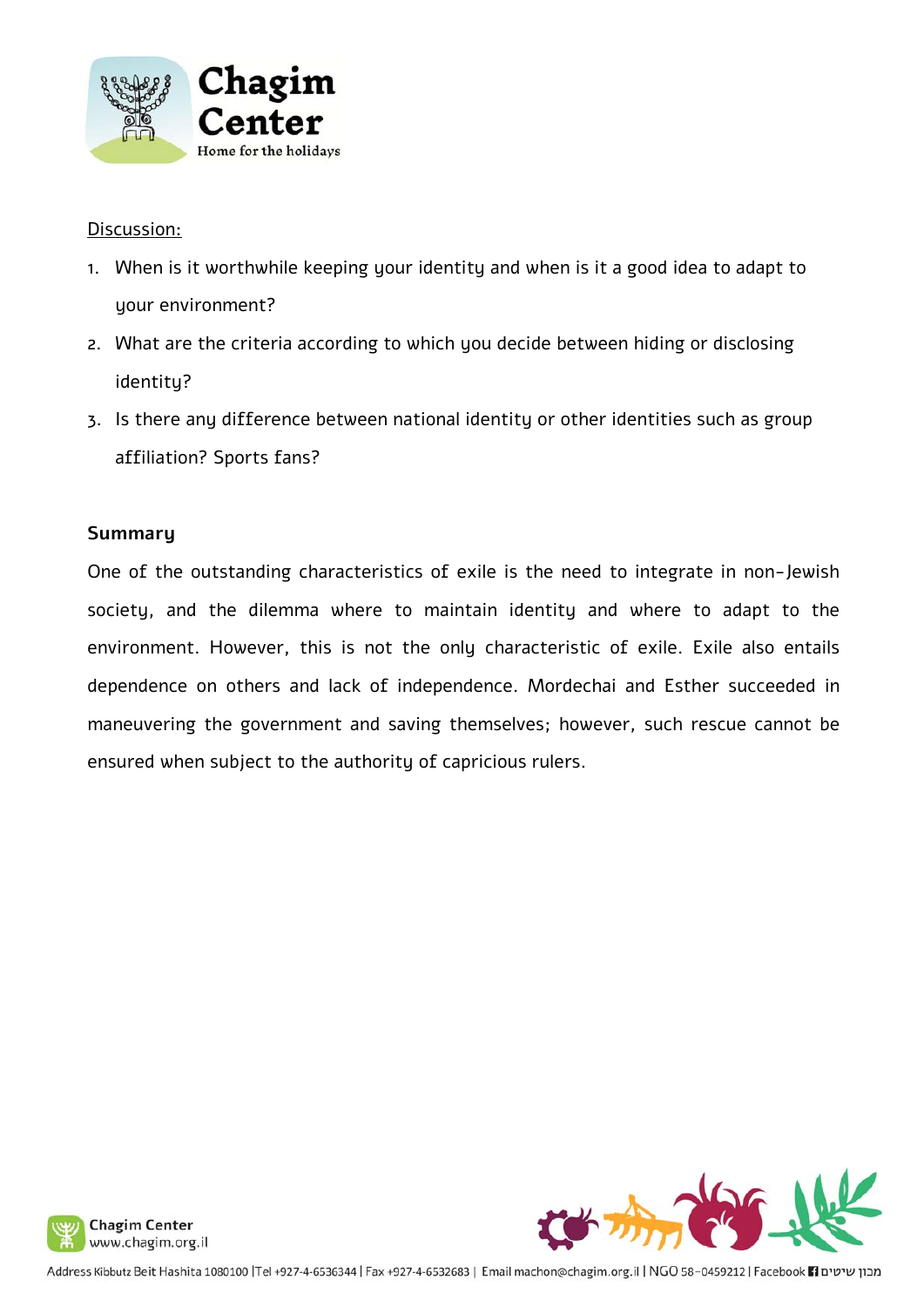

# **What is the message of the Book of Esther?**

Course of the lesson:

Explanation:

The story of the` Book of Esther is different from the rest of the Bible in two aspects:

- 1. The story takes place in exile and not in the Land of Israel nor on the way to it; and the Land of Israel is not mentioned in the story. Only Jerusalem is mentioned in the Book, when describing Mordechai's place of origin.
- 2. G-d is not mentioned either. Some interpret Mordechai's warning to Esther as a hint to divine providence.

Questions:

- 1. Why was a book with no mention of the Land of Israel or act of G-d incorporated in the Bible?
- 2. What messages does the story contain? What is the main message?

Explanation: The story may be read in two different ways:

 Sanctioning the diaspora – since divine providence is everywhere. Even under the most difficult conditions of hiding and threat of annihilation, the Jewish people survive. As long as we remain loyal and sophisticated we can live anywhere and deal with any regime.



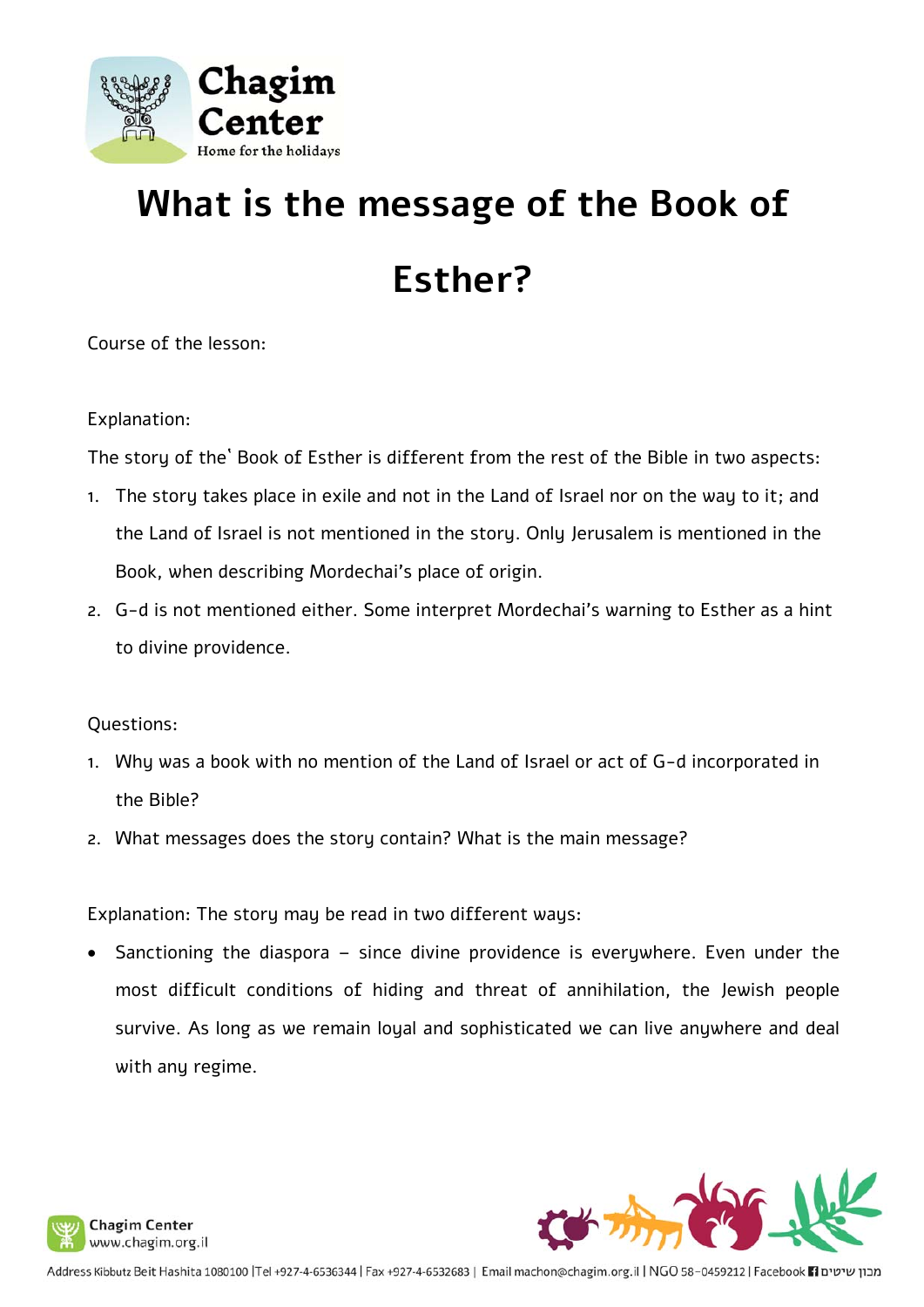

- Rejection of the diaspora the story constitutes a warning as to what could happen to the Jewish people in exile; what could happen if it fails to take its fate in its own hands, and settle in its own land under self rule. In this case, Mordechai and Esther succeeded in warding off disaster by ruses; however, their is no guarantee that such success could be repeated. Within the rescue the lives of the Jews in the kingdom of Persia are not lived to the full, since they cannot express their religion and culture.
- Which of the two above messages seems more appropriate?
- Should we oppose life in the diaspora today as well?
- Is there any special value to life in the Land of Israel and State of Israel, or are we here just because we were born here?
- Should efforts be made to bring the Jews living abroad to Israel? Why? If they enjoy living in prosperity and feel safe there, why should they make *Aliya*?

#### **Bonus...**

#### **Min Hamish'ol (From the Path)** / Yosef Haim Brenner

Our outcry is one: We, the Jews, have no homeland. And without a country our lives are not worth living... The ghetto – this is a place where basic work is not performed and cannot be performed by us; hence, we are not connected to it, and we cannot be connected to it; hence, it cannot be our homeland, hence we cannot but feel like strangers in it.

And if there is yet hope of the curse of the ghetto ever being lifted, even just a little, and for just a small part of our nation, this will not be possible without a fundamental revolution in our lives, in our character, by creating Jewish work on land that belongs to  $US...$